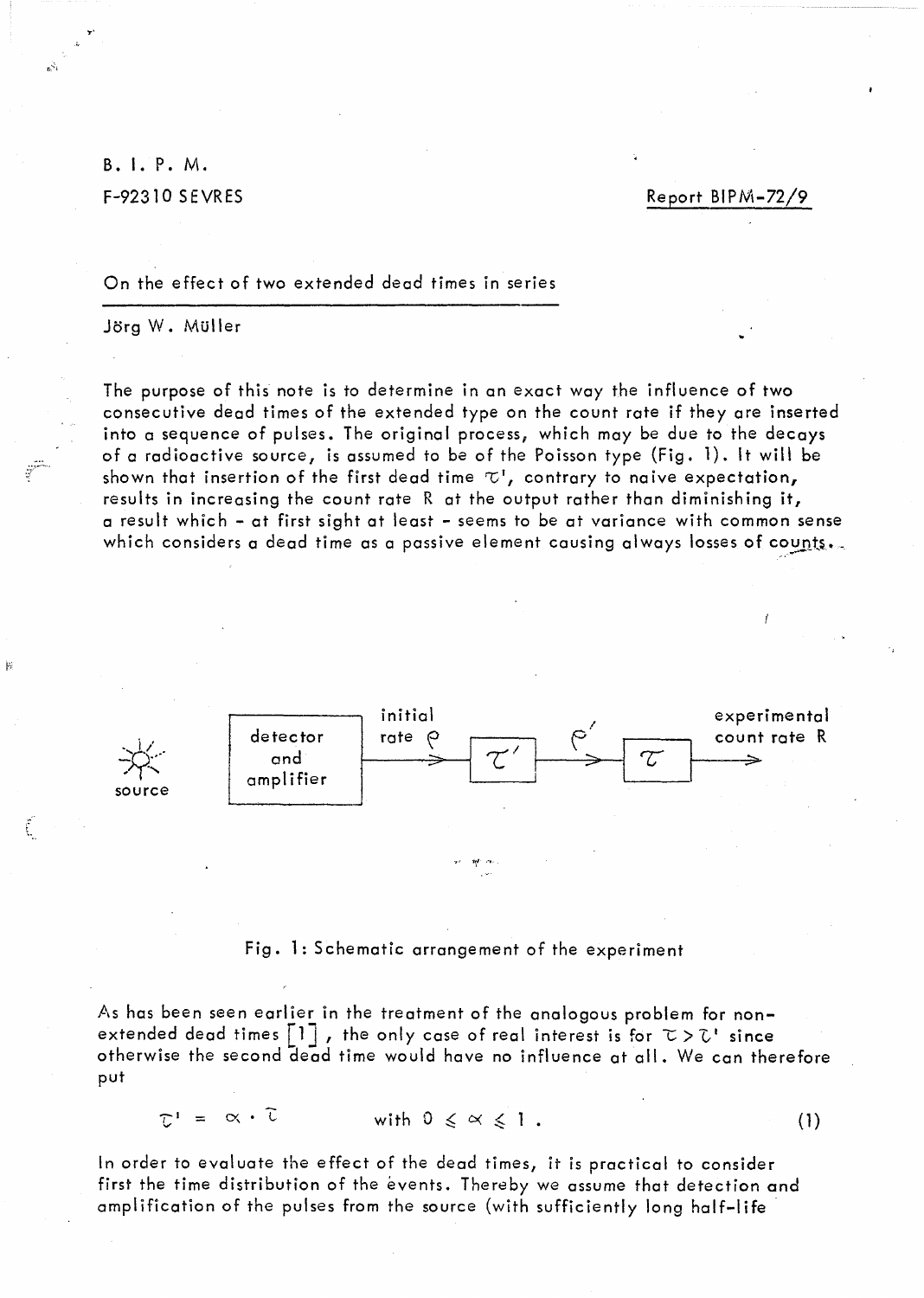to neglect decay during the measurement) result in a random selection among all the particles emitted by the source, without any additional time distortion. The sequence of pulses reaching the first dead time circuit is thus still Poissonian with a mean count rate  $\rho$ , including finite solid angle and detection efficiency. The corresponding density for the time differences between subsequent pulses is therefore a simple exponential

$$
f(t) = \rho \cdot e^{-\rho t} \qquad \text{for} \qquad t > 0 \qquad (2)
$$

The effect of on extended dead time on the interval density has been studied earlier in detail  $\{2\}$  . It follows from formula (21) given there that the time distribution of the pulses which have passed the first dead time  $\tau'$  is given by

$$
F(t) = \sum_{i=1}^{\infty} A_i(t) ,
$$
  
where  $A_i(t) = U(t - i \tau') \cdot \frac{(-1)^{i-1}}{(i-1)!} \cdot \rho^{i}(t - i \tau')^{i-1} \cdot e^{-i \rho \tau'}$  (3)

and U is the unit step function.

The rate of the process at this point in the circuit (between the two dead times) is easily found to be given by

$$
\rho' = \rho \cdot e^{-\int \mathcal{C}^1} \tag{4}
$$

It is well known that an extended dead time of length  $\tau$  has the effect of el iminating any pulse the distance of which with respect to its predecessor is smaller than  $\tau$  . But instead of determining the new interval density - a task which would be quite cumbersome, we note that for evaluating the resulting count rote it is sufficient to know the relative percentage P of the pulses which are eliminated by  $\tau$  .

" ~'. , ....

Since  $F(t)$  is normalized to unity, this fraction is given by

$$
P = \int_{0}^{\infty} F(t) dt = \sum_{i=1}^{\infty} \int_{0}^{\infty} A_{i}(t) dt = \sum_{i=1}^{J} \int_{i}^{\infty} A_{i}(t) dt \equiv \sum_{i=1}^{J} P_{i}
$$
 (5)

where  $J = |[1/\alpha]|$  is the largest integer below  $1/\alpha = \frac{\tau}{\tau}$ .

Once P is known, the final experimental count rate R after both dead times is simply determined by

$$
R = \rho' \cdot (1 - P) \quad . \tag{6}
$$

The only remoining problem therefore consists of evaluoting (5). For this purpose let us consider the integral

. '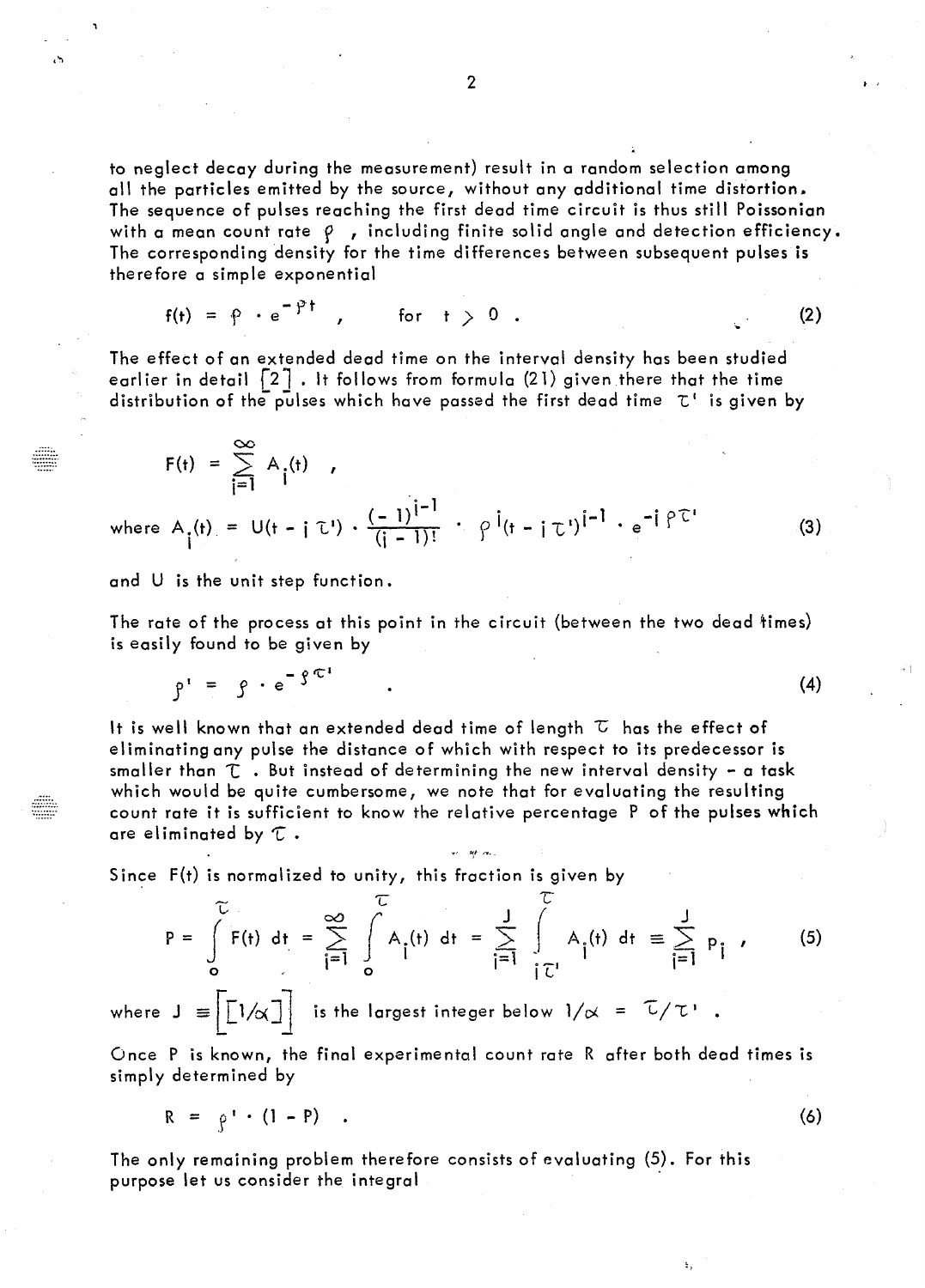$$
p_{\mathbf{j}} = \int_{\mathbf{i} \in \mathcal{I}} A_{\mathbf{j}}(\mathbf{t}) d\mathbf{t} = \frac{(-1)^{|\mathbf{i} - \mathbf{l}|}}{(|\mathbf{i} - \mathbf{l}|)!} \cdot \rho^{\mathbf{i}} \cdot e^{-\mathbf{i} \beta} \propto \mathcal{I}.
$$
\n
$$
= \frac{(-1)^{|\mathbf{i} - \mathbf{l}|}}{(|\mathbf{i} - \mathbf{l}|)!} \cdot \rho^{\mathbf{i}} \cdot e^{-\mathbf{i} \beta} \propto \mathcal{I}.
$$
\n
$$
= \frac{(-1)^{|\mathbf{i} - \mathbf{l}|}}{(|\mathbf{i} - \mathbf{l}|)!} \cdot \rho^{\mathbf{i}} \cdot e^{-\mathbf{i} \beta} \propto \mathcal{I}.
$$
\n
$$
= \frac{\rho \mathcal{I}(-\rho \mathcal{I})^{|\mathbf{i} - \mathbf{l}|}}{|\mathbf{i}|} \cdot e^{-\mathbf{i} \beta} \propto \mathcal{I} \cdot (1 - \mathbf{i} \propto)^{\mathbf{i}} \tag{7}
$$

for  $j < 1/\alpha$ .

With the abbreviation  $f\overline{C} \equiv x$ , this results, according to (5), in a relative loss P due to the second dead time  $C$  of

$$
P = \sum_{i} p_{i} = x \cdot \sum_{i=1}^{J} \frac{(-x)^{i-1}}{i!} \cdot e^{-i\alpha x} \cdot (1 - i\alpha)^{i}
$$
  

$$
= \sum_{i=1}^{J} \frac{(-1)^{i-1}}{i!} \cdot \left[ x (1 - i\alpha) \right]^{i} \cdot e^{-i\alpha x}
$$
 (8)

The rate R of particles at the end of both dead times (  $\alpha \in \mathfrak{m}$  and  $\mathcal T$  , in this order) is thus given by (6) as

$$
R = \rho e^{-\beta U} \cdot (1 - P) = \rho e^{-\alpha x} \cdot \left\{ 1 + \sum_{j=1}^{J} \frac{1 - x(1 - i\alpha) \cdot 1}{j!} \cdot e^{-i\alpha x} \right\} . \tag{9}
$$

In particular let us denote by  $R_{\text{o}}$  the count rate at the output in the absence of a first dead time, i.e. for  $x = 0$ .

We can then put

$$
R = R_{\circ} \cdot T \tag{10}
$$

where T is a transmission factor which indicates the relative change in the output count rate due to the presence of  $\tau$ '.

Since by analogy with (4) we have

$$
R_o = \beta \cdot e^{-\beta T}, \qquad (11)
$$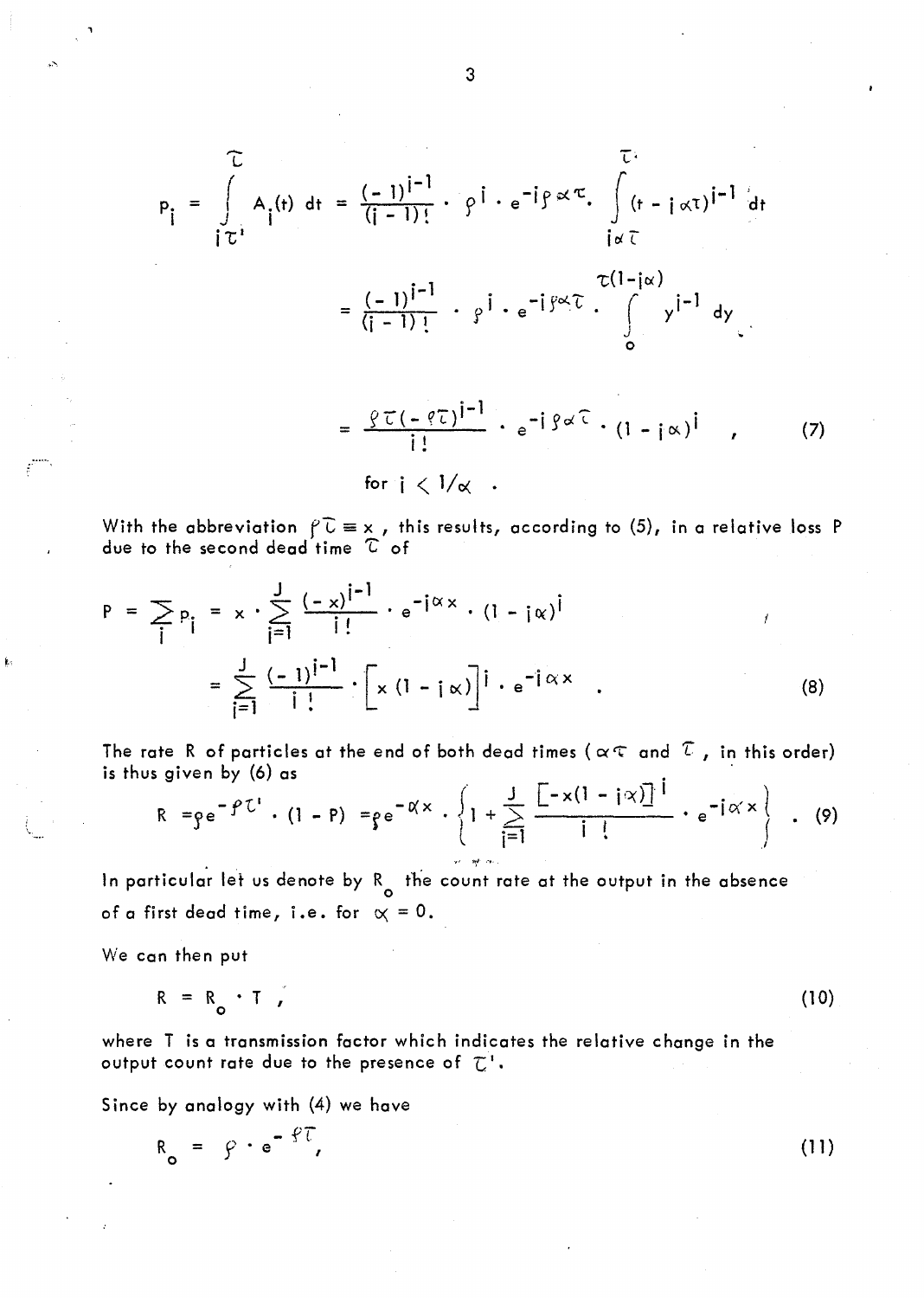the transmission turns out to be

$$
T = \frac{R}{R_o} = e^{x(1-\alpha)} \cdot \left\{ 1 + \sum_{i=1}^{J} \frac{[-x(1-i\alpha)]^i}{i!} \cdot e^{-i\alpha x} \right\}
$$
  
=  $e^{-\alpha x} \cdot \sum_{i=0}^{J} \frac{[-x(1-i\alpha)]^i}{i!} \cdot e^{x(1-i\alpha)}$  (12)

with

and

 $x = \rho \cdot \tau$ ,  $\star = \tau'/\tau \leq 1$ and  $J = \left[ \begin{bmatrix} 1/\alpha \end{bmatrix} \right]$ .

Numerical values of T as a function of  $\alpha$ , calculated on the IBM 1130 computer of the BIPM, are given for various parameters  $x$  by the graphs in Fig. 2. A closer inspection of the transmission  $T(\alpha)$  shows that it has in the range  $0 \leq \alpha \leq 1$ a single maximum - again in contrast to the more complicated structure found earlier for the non-extended case  $\lceil 1 \rceil$  - and becomes unity at the ends. Whereas this maximum lies at  $\alpha = 3/2$  for very low values of the parameter  $x = \rho \tau$ , Its position is steadily shifted towards smaller ratios  $\alpha$  if x increases, reaching  $\alpha$  = 1/2 for  $x \approx 2.5$ . We note in passing that for all values of  $\alpha$  which are below the position of the maximum, an increase of the first dead time  $\mathcal{T}^1$  augments the output rate R. If  $x \ll 1$ , the behaviour of T can be approximated by

 $T \approx 1 + \frac{1}{2} (\propto x)^2$ for  $\alpha \longrightarrow 0$  $T \cong 1 + x^2(1 - \alpha) - 2x^2(1 - \alpha)^2$  for  $\alpha \longrightarrow 1$ .

The fact that T always exceeds unity shows that  $\mathcal{L}^1$ , instead of producing additional losses (as we probably anticipated), has just the opposite effect. But since a dead time clearly cannot produce additional pulses, the cause for the surprising effect needs an indirect explanation. In fact, the first dead time  $\tau^*$ deforms the initial exponential interval density in such a way that the subsequent elimination of pulses by  $\mathbb C$  is much less effective than it would have been if  $\tau$  were absent.

Thus in contrast to the result for two non-extended dead times  $\lceil 1 \rceil$  where  $\lceil 1 \rceil$ always produced additional losses, in the case of the extended type discussed here the first dead time has the unexpected opposite effect of reducing the losses, and augmenting thereby the experimental count rates at the output. The first tentative experiments tend to confirm very well the theoretical expectation described above with regard to sign as well as to the magnitude of the effect.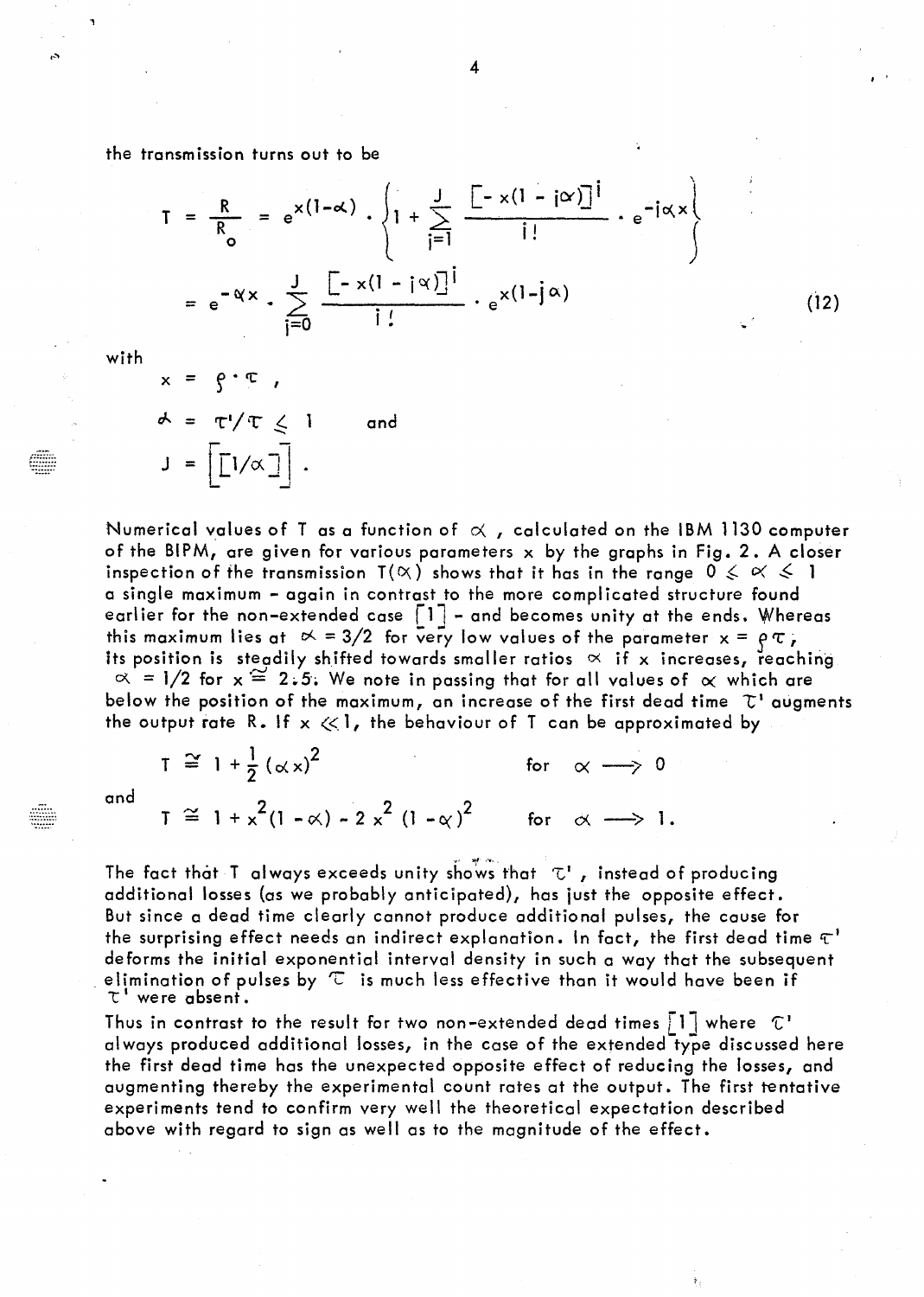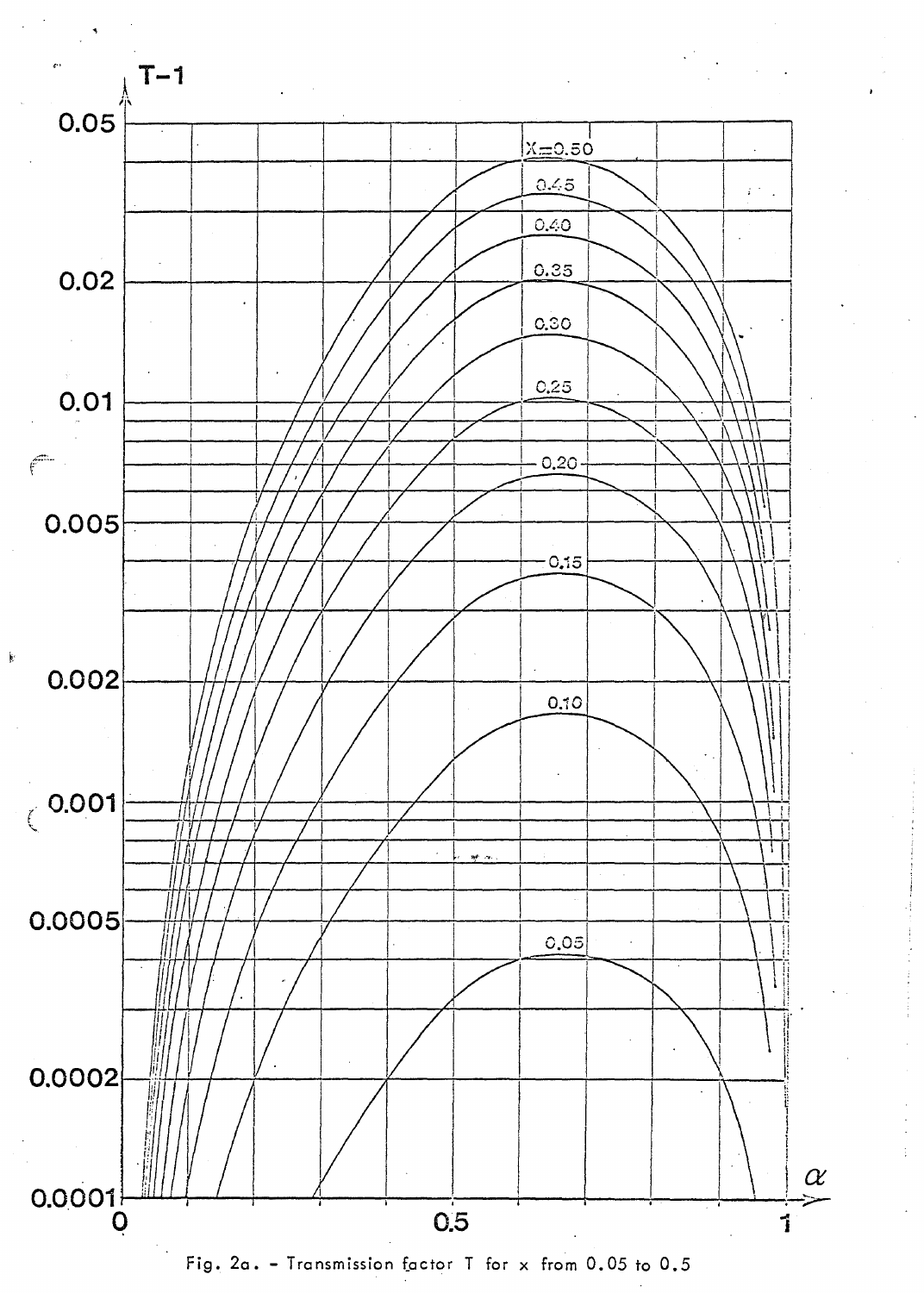

€

Fig. 2b. - Transmission factor T for  $\times$  from 0.5 to 5.0

 $\ddot{\phi}$